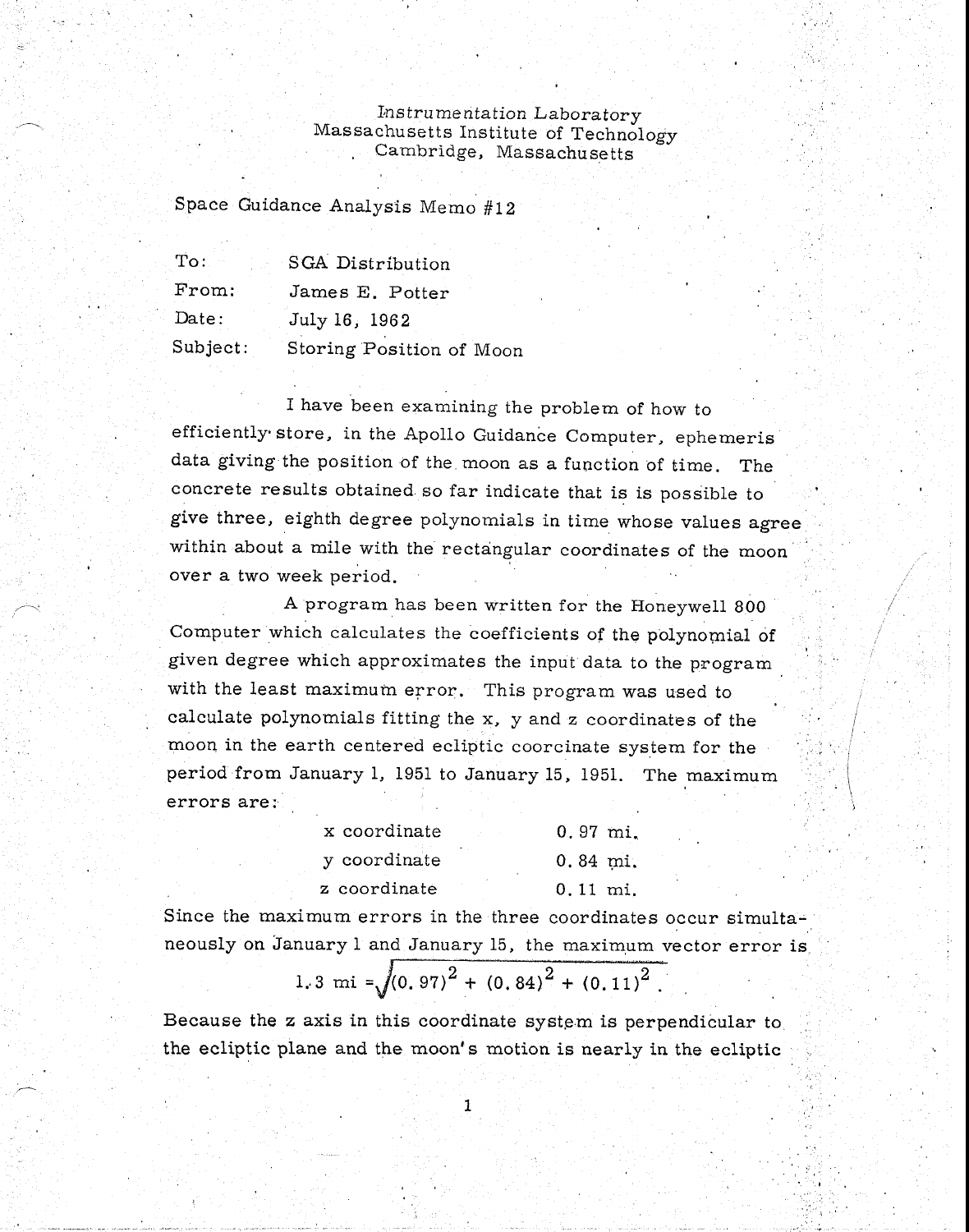plane, the variation of the moon's z 'coordinate is only about one tenth as large as the variations of its x and y coordinates as it revolves about the earth. This fact probably accounts for the relatively small z coordinate error.

More computer runs are planned to determine how rapidly the maximum errors decrease as the degrees of the approximating polynomials are increased and to determine the effect of the length of the time interval over which the ephemeris data is approximated on the error. Lunar position data from other two week periods will also be fitted to find out if the error depends appreciably on the date.

The remainder of this note is a brief discussion of the lunar position approximation problem. Two approaches to this problem are (a) to solve the equations of motion of the moon and (b) to fit the rectangular coordinates of the moon with ordinary polynomials or truncated Fourier series. Approach (a) is an approximation if, to facilitate computation, either some of the forces acting on the moon are left out of the equations of motion or the differential equations are not solved exactly. The tables of the position of the moon given in the American Ephermeris were obtained by evaluating 1600 terms of a series solution of the complete set of lunar equations of motion. This series solution was worked out by the American astronomer Brown.

Mr. R. Hutchinson of the instrumentation Laboratory has investigated the feasibility of using Brown's series for on-board computation of the moon's position. If all of the 1600 terms worked out by Brown are retained, the series is supposed to give the position of the center of the moon within a mile for a century or more. (Reference 1, page 99. The Naval Observatory workers probably feel that their tabulated positions of the moon are more accurate than this. In the American Ephemeris the Longitude and Latitude of the moon are given to the nearest 0.01 second corresponding to 0,012 mile and the horizontal parallax of the moon is tabulated to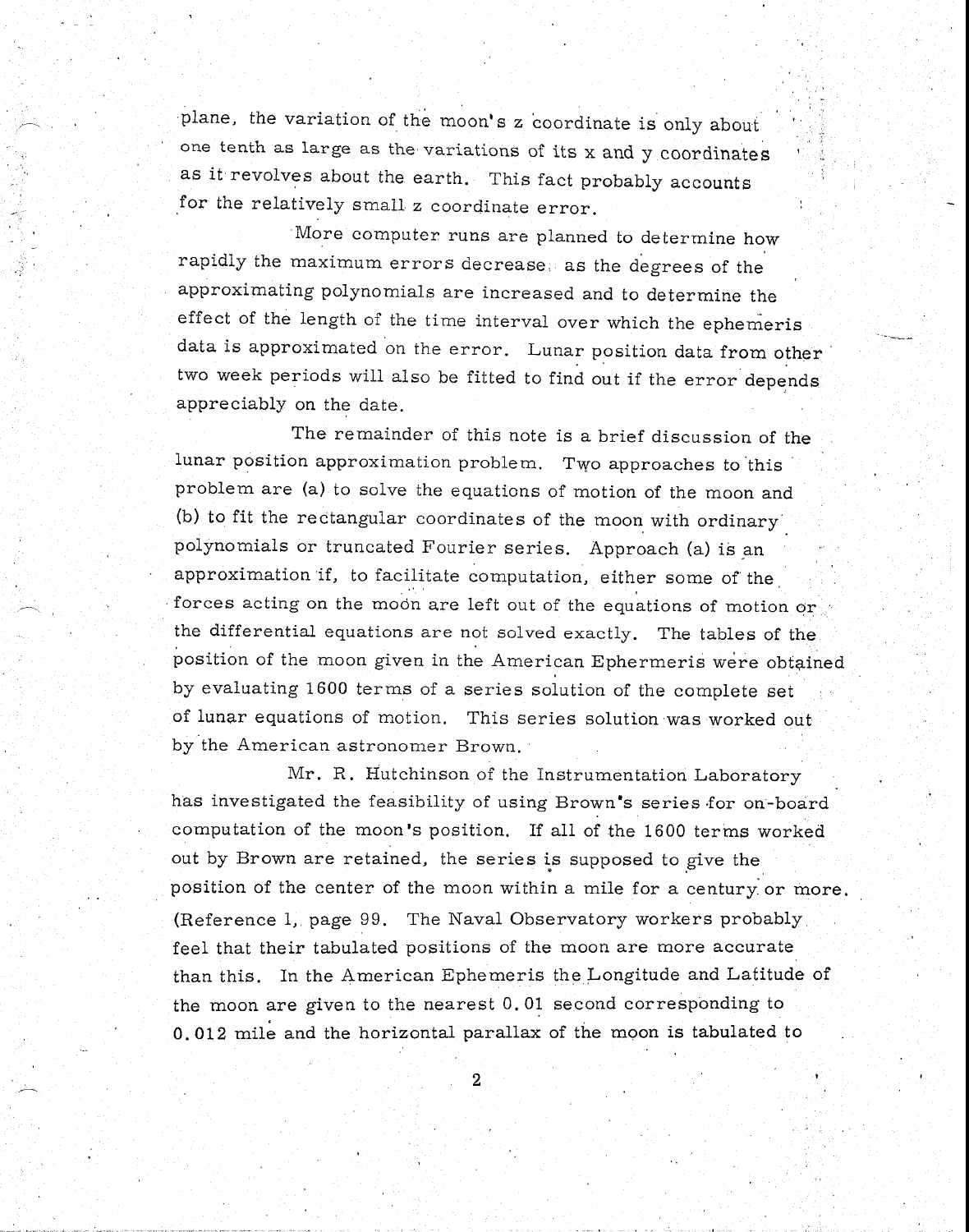0.001 second corresponding to 0.06 mile. The question of the accuracy of ephemeris tables needs further clarification.) It was hoped that if high accuracy is only required for a period of a few weeks almost all of the terms of Brown's series could be ignored. However, Mr. Hutchinson's calculations indicate that, for accuracies on the order of a mile, a prohibitively large number of terms must be retained even to represent the moon's motion over short periods of time. Mr. Hutchinson's conclusions are consistent with Dr. Battin's experience in writing the moon-planet subroutine used with the Honeywell 800 Computer for preliminary space 'trajectory calculations. This subroutine calculates the moon's position using the thirty largest terms from Brown's series, and the errors in the lunar positions calculated using the subroutine are on the order of 200 miles, although the approximation is this accurate'over a period of years. (Reference 2)

The differential equation approach to calculating lunar position can be made feasible for on-board calculation by leaving some of the forces acting on the moon out of the equations of motion. If all forces, except the earth's attraction are neglected the problem becomes particularly simple since the two-body problem can be solved analytically. Reference 1 states that the perturbative force of the sun on the moon is only 89 times smaller than the earth's attraction. The author of reference 1 calculates from this that, after three days, the moon's orbit will deviate from an originally oscullating two-body trajectory by about 600 miles.' Therefore, the two-body approximation is not adequate for primary lunar position calculations although it might be useful for interpolation. After the attraction of the sun the next largest perturbing force, the force due to the oblateness of the earth, is a million times smaller than the primary earth attracting force according to reference 1. A perturbing force of this magnitude would cause a deviation of the order of a mile over a two week period. Thus the three body, moon-earth-sun, approximation 'is capable of one mile or better accuracy while the differential equations can be handled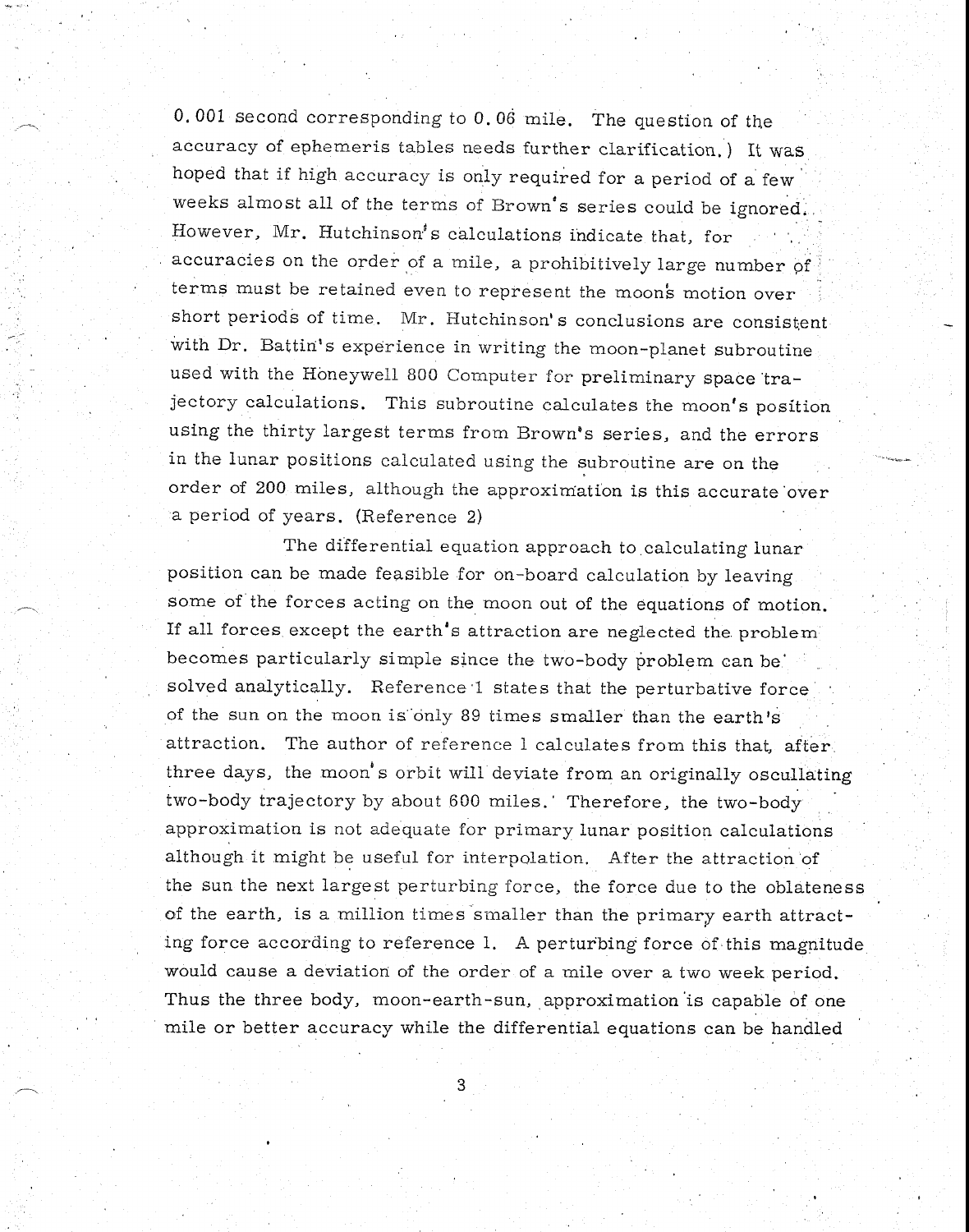by numerical methods without difficulty. My opinion is that this approach to lunar position calculation is less rough and ready" than fitting the lunar position data with polynomials and that it is more susceptible to human error but that it is a practical method.

Approach (b) mentioned above is to apply curve fitting methods directly to the ephemeris data, without making use of the lunar equations of motion. Since the moon's orbit is nearly circular, it was suggested that the moon's position might be closely approximated by equations of the form

$$
x = A_0 + A_1 \sin (wt + \theta_1)
$$
  
\n
$$
y = B_0 + B_1 \sin (wt + \phi_1)
$$
  
\n
$$
z = C_0 + C_1 \sin (wt + \psi_1)
$$

In order to make a rough estimate of the° accuracy of such an approximation, assume that the moon's orbit is a two-body ellipse whose eccentricity e is 0.055, the mean eccentricity of the moon's true orbit, and whose semi-major axis a is 240,000 miles. Since the motion in a two-body ellipse is periodic, the  $x$ component of the vector from one body to the other can be expanded in a Fourier series,

$$
\frac{x}{a} = b_0 + b_1 \sin{(wt + \rho_1)} + b_2 \sin{(2wt + \rho_2)} + \dots (2)
$$

 $(1)$ 

The coefficient  $b_2$  of the second harmonic term should be an estimate of the accuracy of equation  $(1)$ . The coefficients of the series (2) are given on page 79 of reference 3. The coefficient of the second harmonic term is given by the formula

$$
b_2 = \frac{1}{2} e - \frac{1}{3} e^{3} + \frac{1}{16} e^{5} + \dots
$$

Plugging in e = 0.055 we find that  $b_2 = 0.027$ , and the accuracy of the approximation given in equation (1) is

 $(0.027)$   $(240.000) = 6,000$  miles

4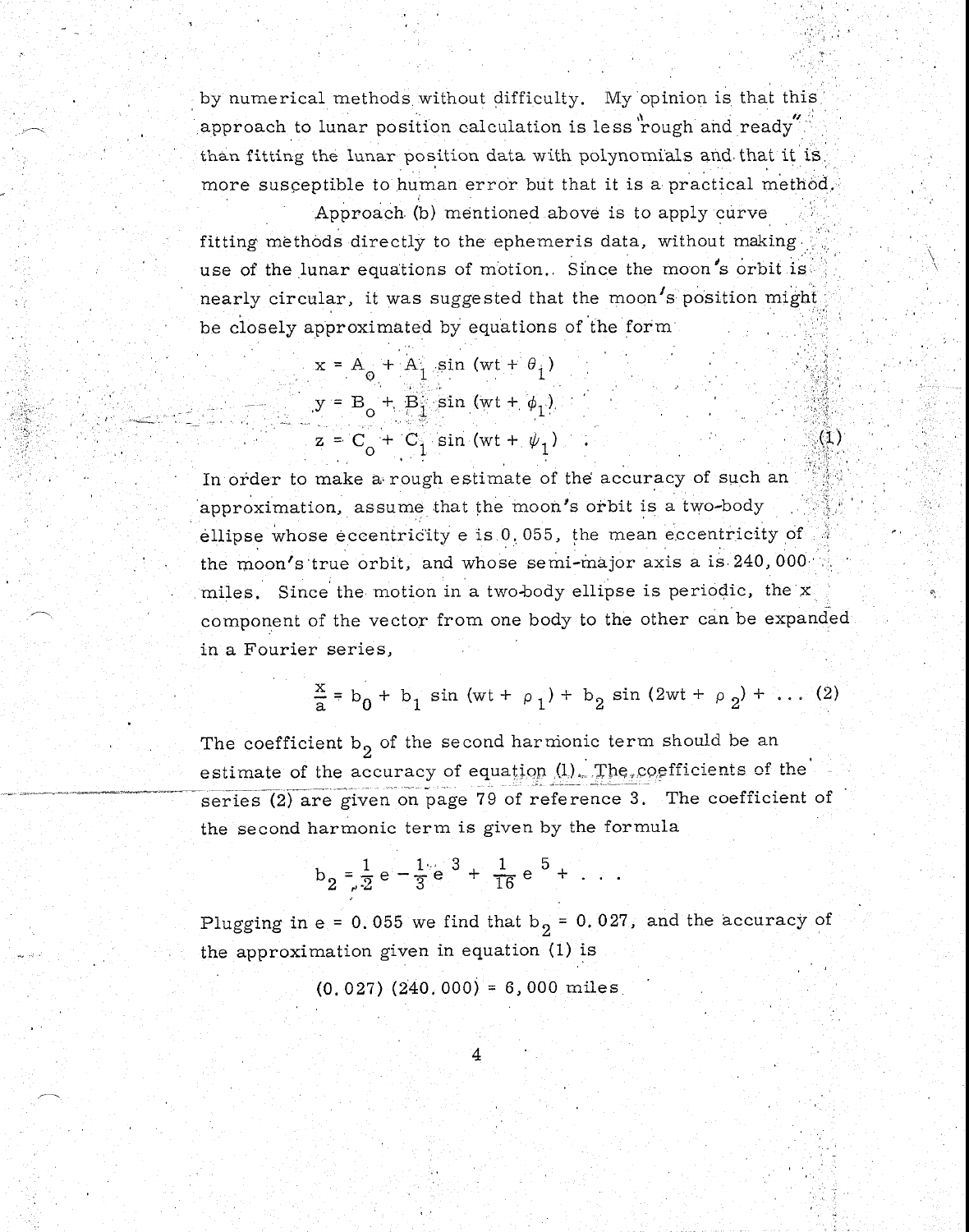This error estimate may be several *times* too large, but at least it indicates that additional terms are necessary in the approximation formulas. Probably the most appropriate additional terms are higher harmonic trigonometric terms. Since trigonometric sines are calculated on the Apollo Guidance Computer by evaluating 'a ninth degree polynomial approximation, it would take less computer time if polynomial approximation were used directly.•

The numerical results on polynomial fitting of ephemeris data have already been given. Theoretically, according to the Weierstrass approximation theorem, any continuous function can be approximated to any desired accuracy by a polynomial of sufficiently high degree. From a practical standpoint the degree of the polynomial may be prohibitively high. It must also be noted that polynomials cannot be evaluated without some roundoff error. Chebyshev proved that for a given continuous function there is a unique polynomial of given degree with least maximum deviation from the given continuous function. When approximating the continuous function with the best possible polynomial of degree N, the maximum deviation will occur for at least  $N + 2$  values of the independent variable. (Under ordinary circumstances the maximum deviation occurs exactly N + 2 times), Furthermore, one has the best polynomial approximation of degree N in the sense of least maximum deviation if he has an Nth degree polynomial approximation whose error curve has  $N + 2$  extrema with equal heights and alternating signs. Reference 4 discusses this method of polynomial fitting and gives many examples.

The velocity of the moon is needed in on-board calculations when changing from earth centered to moon centered coordinates and vice-versa. An easy way to obtain the approximate velocity of the moon would be to differentiate the approximating polynomial. There has not yet been time to test this method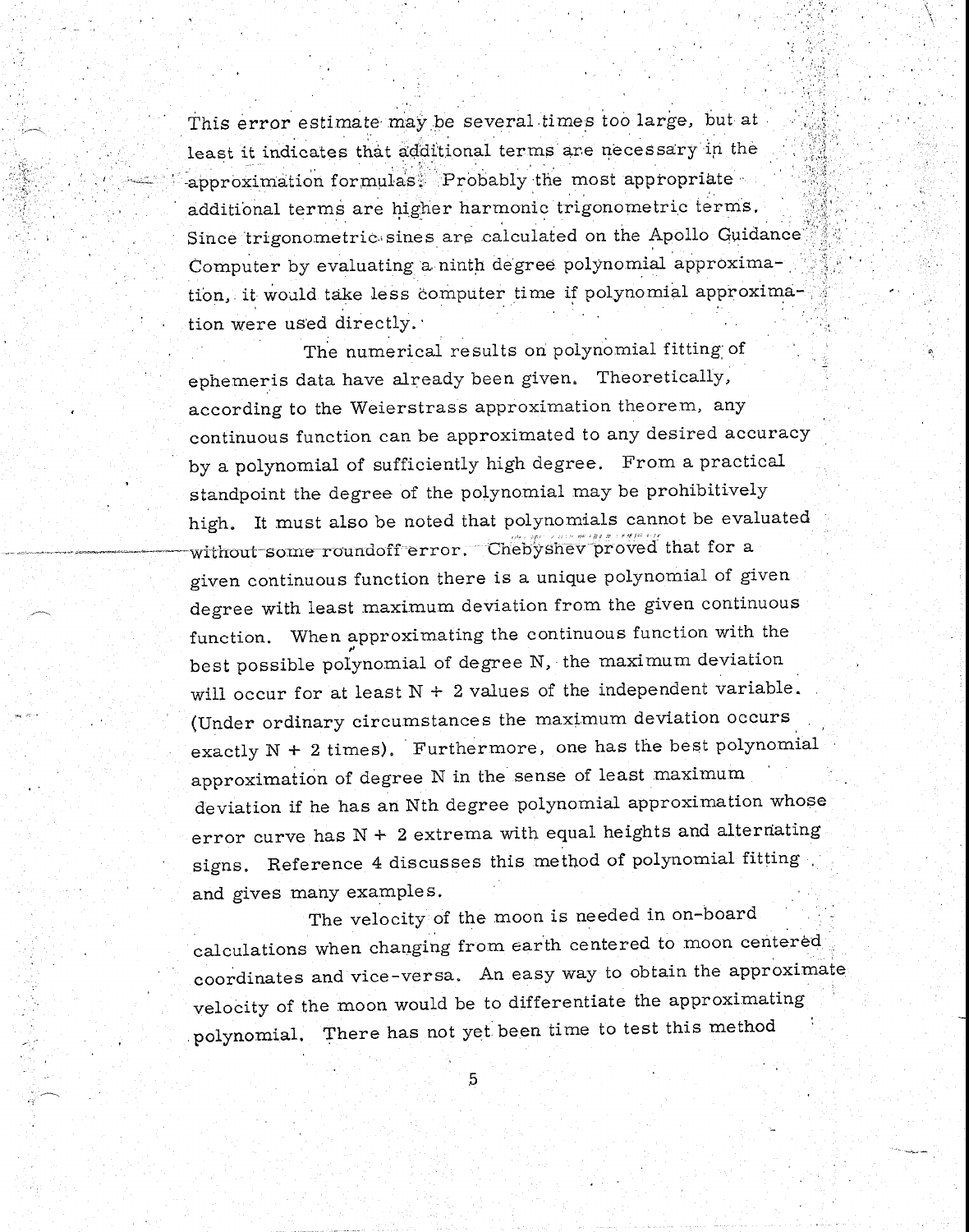thoroughly by comparing the numerical derivative of the ephemeris data with the derivative of the approximating . polynomials. The error in the value of a velocity component obtained by differentiating the approximating polynomial is equal to the derivative of the error curve for the approximating polynomial. Chords were drawn to the error curves from the January 1951 curve fitting run and their slopes were calculated to obtain the following values for the maximum velocity errors,

| maximum x coordinate velocity error    | $0.43$ mph  |
|----------------------------------------|-------------|
| maximum y coordinate velocity error    | $0.35$ mph  |
| $-maximum$ z coordinate velocity error | $0.04$ mph  |
| maximum vector velocity error          | $0.54$ mph. |

6